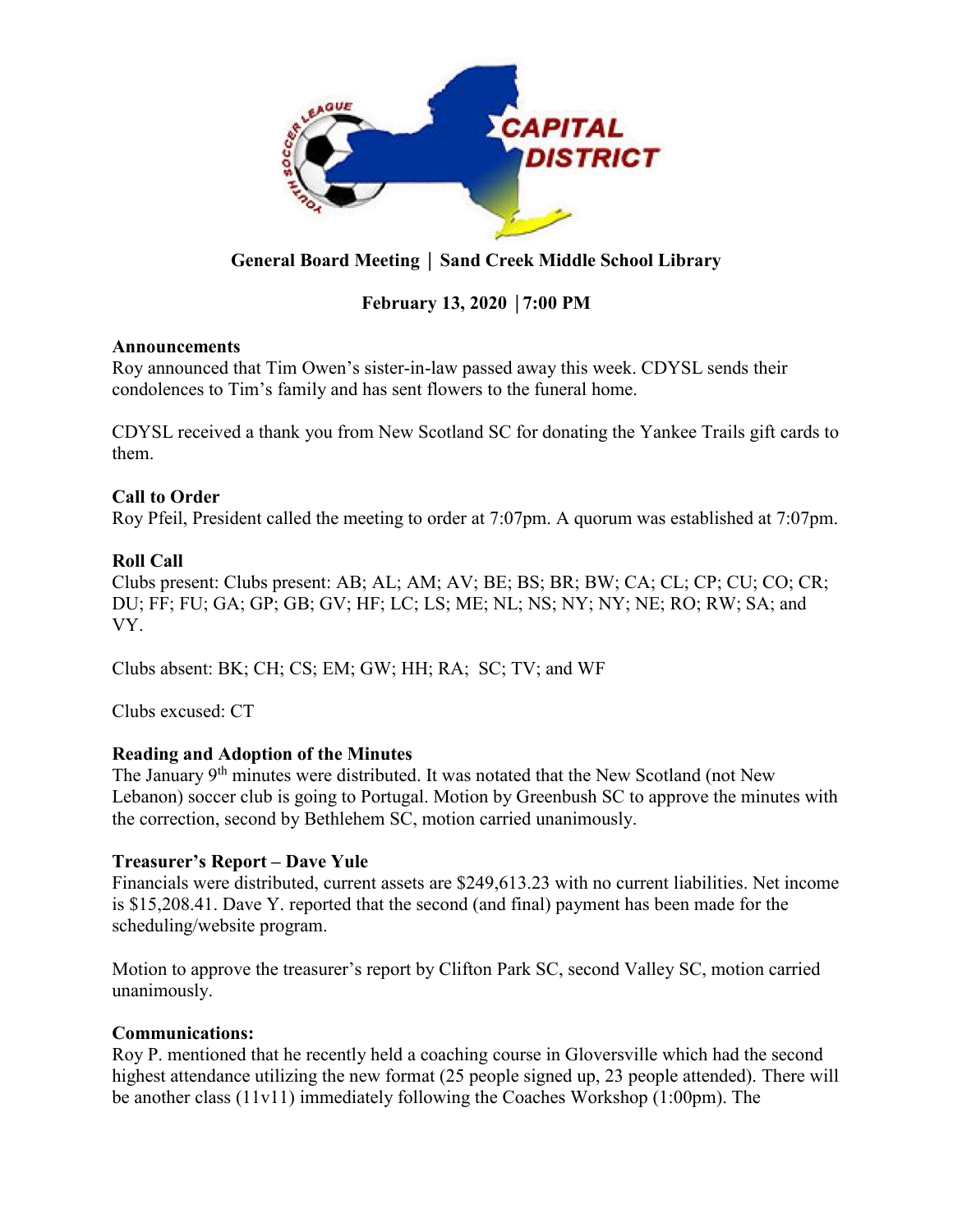requirements for the D License include completion of the 11v11 course, plus any another course, in addition to 1 online course.

**Comments from the Floor** None.

**Reports of Officers and Standing Committees Standing Committee Reports:**

- **1. Rules – Tim Owens (absent)** No report.
- **2. Registrations – Jan Brown**

Roy P. mentioned that Jan B. is working hard to ensure all clubs are informed of what the need to complete their registration.

Jan B. reported that Spring League registrations closed on January  $31<sup>st</sup>$ , late registration closed on February  $10^{th}$ . Currently there are 193 boys teams, 134 girls teams and 30 co-ed teams registered. Appeals are due by the end of the day today (2/13), with the appeals meeting scheduled for February 18<sup>th</sup>.

Jan B. said that she and the Software Developer are working to make sure the new software runs even smoother for next year. Jan B. requested that clubs update their field information.

Bethlehem SC said that the software does not allow her to see what information CDYSL has in their system. In the past, an excel file would be sent to clubs, Bethlehem SC asked if there is a way to obtain this information? Jan B. responded that administrators are able to see this information, therefore if the person registering didn't list other people as the administrator, contact her and she will add that person as an additional administrator. Cathy K. also mentioned that she ran into the same issue. Bethlehem SC mentioned that the Field submission link is a dead link.

Albany SC asked what the deadline is to change divisions. Jan B. said the deadline is tonight. Albany SC then asked if there is any flexibility with the deadline. Paul B. said that anyone can withdraw, and the last thing he wants is an unbalanced division. Paul B. also mentioned that he would like to propose to the executive committee that a team receives a fine for running up the score (20-1, etc.)

#### **3. Games – Paul Bascomb**

Paul B. said the appeals meeting is scheduled for February 18<sup>th</sup> at CDYSL's office. Last year the league took a look at the some of the appeals request prior to the meeting and notified the teams ahead of the meeting if they were able to make the change. Jan B. confirmed that she would also do this for easy moves in divisions.

Paul B. requested that everyone be honest with placements, as they want balanced divisions.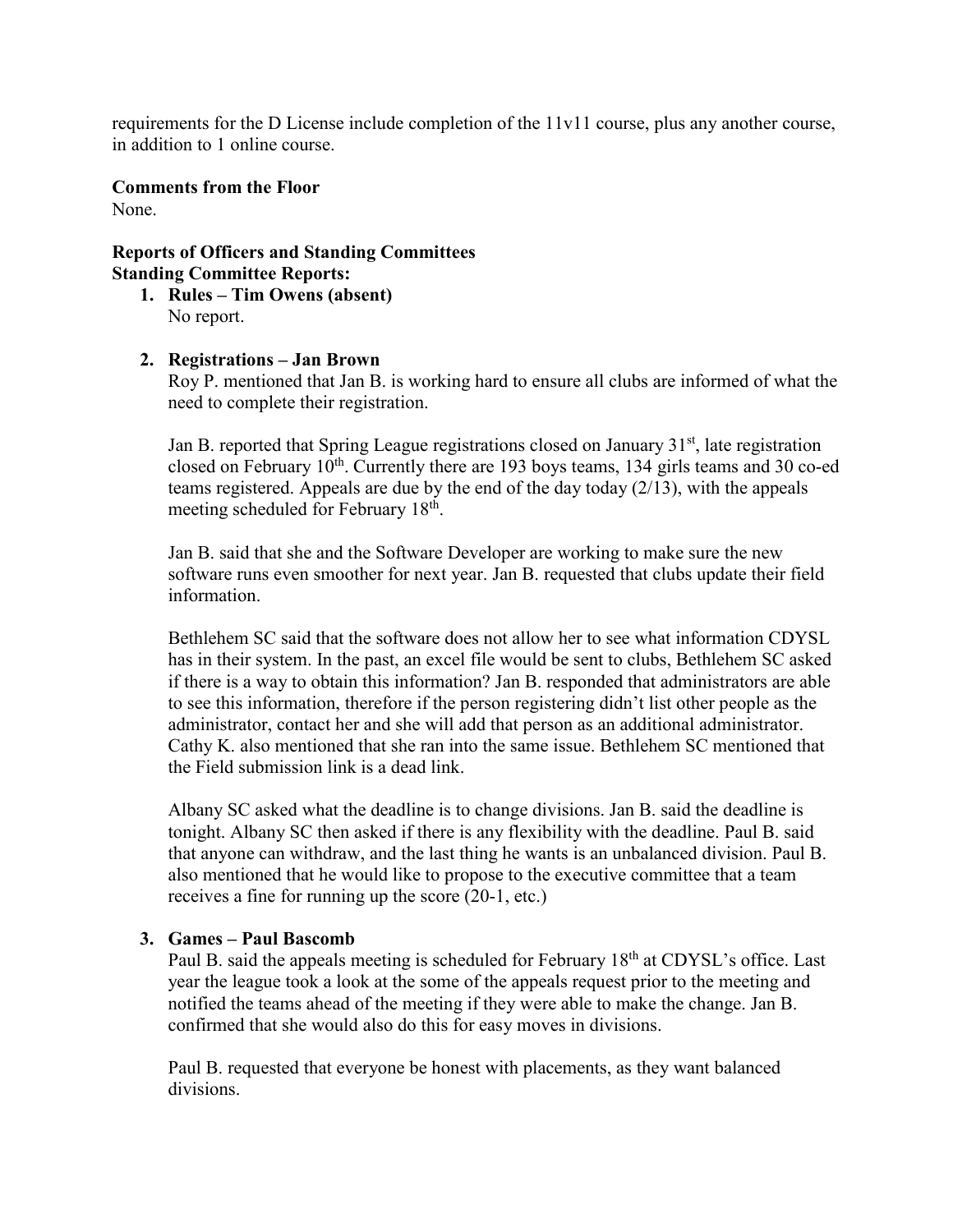Paul B. reported that they currently have 81 less referees than last year. There will be a new referee class held on February 29<sup>th</sup>. This is a 6-hour course, being held at CBA. Anyone 18 years or older also needs to take a 90-minute Safe Sport class.

February  $24<sup>th</sup>$  is the last day to withdraw a team from the Spring League without paying a fine.

#### **4. Finance – Dave Yule**

No report.

#### **5. Scholarship – Candace McHugh (absent)**

Roy P. said scholarship applications are open, and the deadline is February 29th. There are four \$750 scholarships available.

#### **6. Executive – Roy Pfeil**

Roy P. reported that there is a state meeting on February  $29<sup>th</sup>$ , if anyone wants to run for the Eastern NY Executive Board, let Roy P. know and he would be happy to nominate them.

#### **7. Membership – Afrim Nezaj**

Afrim N. reported that 2 clubs have expressed interest in playing CDYSL Spring League as a guest.

- a. Oneonta SC two teams.
	- 1. U12 Boys Division 3 (previously U10 division 2).
	- 2. U18 Boys at the division 1 level.
- b. Colosseum SC paperwork and bond have been received for two teams. Jan B. mentioned that they currently play in the Central NY Soccer League and are looking for more competition.
	- 1. U13 Girls Division 1
	- 2. U14 Girls Division 1

Paul B. mentioned that if a local team is not willing to travel to Colosseum or Oneonta's fields, a neutral field may be selected.

Colonie SC made a motion to suspend the January deadline rule to allow Colosseum SC and Oneonta SC to submit an application after the deadline. Second by Clifton Park SC, motion passed unanimously.

Following that, Clifton Park SC made a motion to accept Colosseum and Oneonta as a guest teams, second by Nirvana, motion passed unanimously.

#### 8. **Zero Tolerance/Appeals – Dave Yule & Paul Bascomb**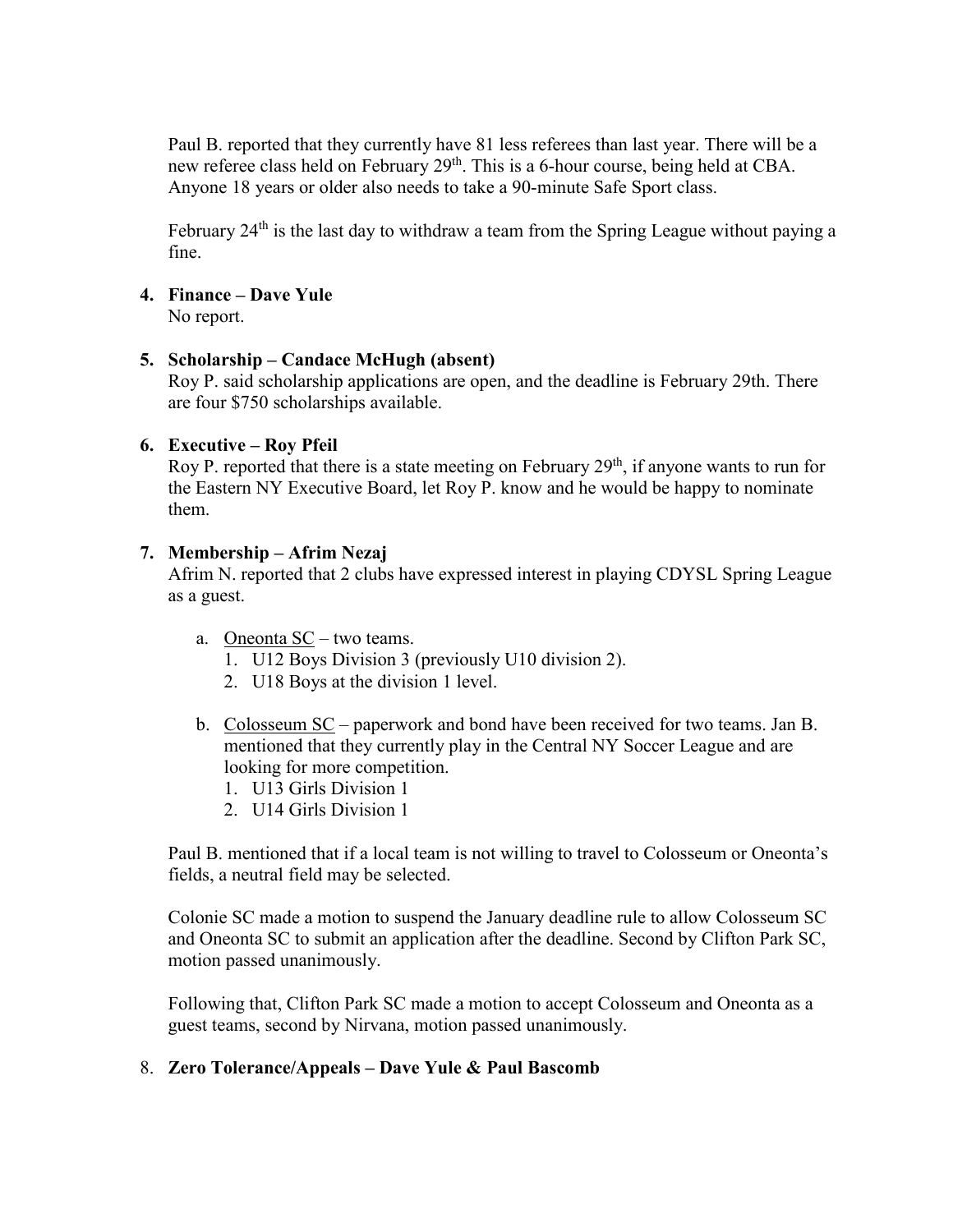Roy P. mentioned that when he was the zero tolerance/appeals chair, he issued small fines for violations as his goal was to educate the clubs. However, he was criticized by the executive committee for the fines being too low. Therefore, future fines will be larger.

Roy P. reminded everyone that the home coach in any game is responsible for removing unruly spectators as specified by the referee.

Paul B. said that he reviews all red cards and will make the determination whether to assess a fine. A club asked if the red card rule applies to tournaments. Paul B. clarified that the red card rule is a FIFA rule, however fees would only apply to CDYSL games.

# 9. **Arbitration – Tim Frament (absent)**

None

## **10. Nominations – Paul Bascomb**

The nomination chair is open for this year's elections, as Paul B.'s position is up. Currently, there are 3 positions up for election: treasurer and 2 at-large positions.

11. **Risk Management – Tim Frament (absent)**

No report.

## **Special Committees**

## **1. Programs – Roy Pfeil**

#### **a. Coaching Education – Roy Pfeil**

Roy P. encourages experienced coaches to take the new format of the Coaching Course called "Play, Practice, Play."

#### **b. Coaches Workshop 2020**

Due to feedback regarding conflicting sessions, Roy P. mentioned that this year, a couple of the session will be repeated. Also, based on a suggestion, Roy P. reported that he would like to organize a panel session with all the clinicians at the end of the day. He would like to have questions submitted in advance by coaches, and questions pulled randomly for a hat. There was discussion of possibly having the clinicians answer the questions in text form and to post on the website. Saratoga SC, however, strongly encouraged the panel discussion to be face-to-face as it will be most impactful. Rotterdam United SC suggested screening the questions ahead of time instead of pulling from a hat. Afrim said that the timing of the panel discussion would need to be from 1pm-3pm.

Roy P. referred to the Coaches Workshop information handout that was distributed.

Roy P. also reminded everyone that there is a mandatory new coach meting from 12- 1pm that will be run by Paul Bascomb, 2nd year coaches are also welcome. Fines will be assessed for new coaches that don't attend.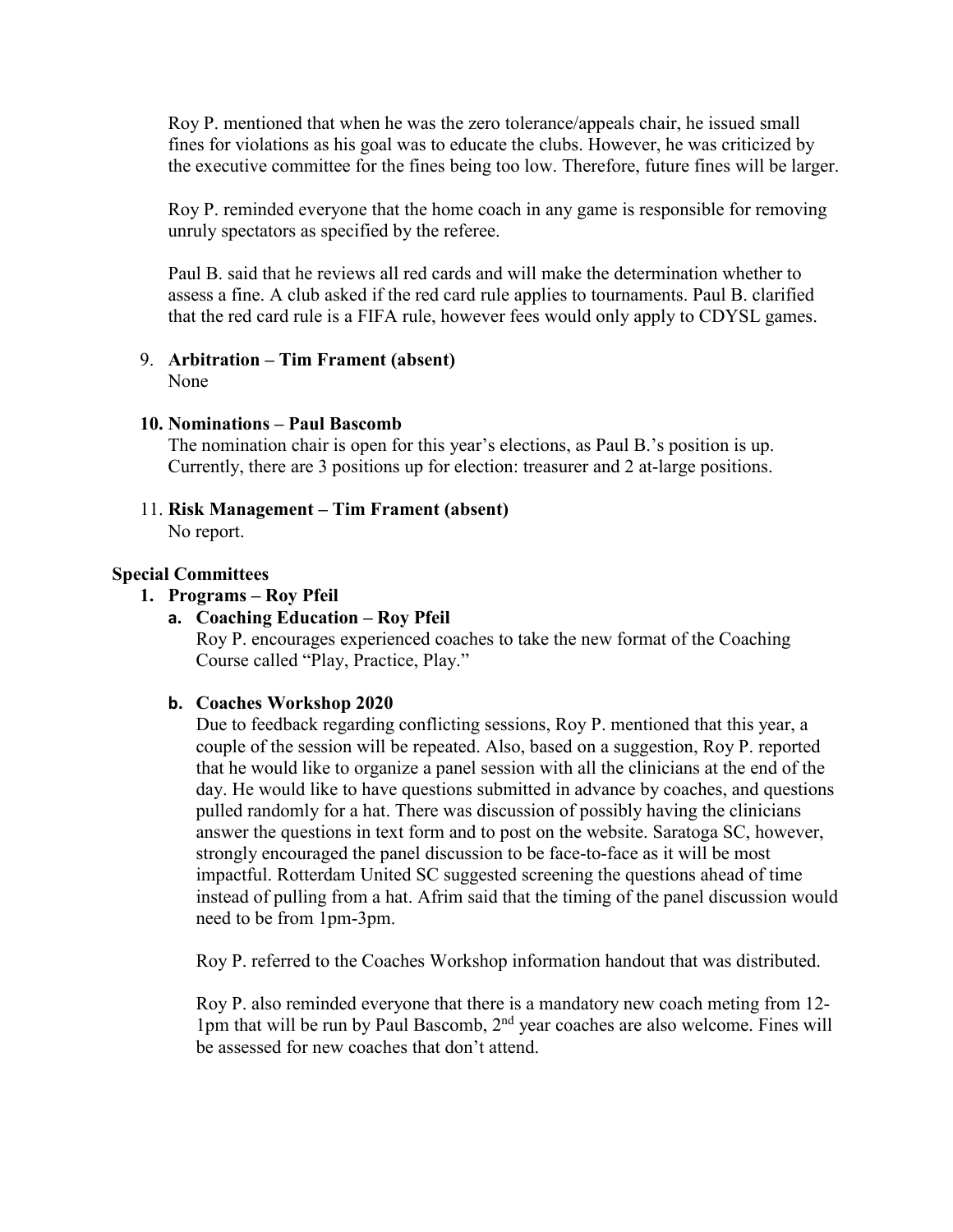Roy P. said that Afrim will be working to provide players to demonstrate during the clinics, but could use more 12-16-year-olds. Please contact Jan B. if you know of players that are available that day. Colonie SC mentioned that in the past, parents had to sign up prior to the event and sign the waiver, this way, the waiver isn't a lastminute scramble on the day of the event.

Fifty FC asked if the sessions will be videotaped, and Roy P. confirmed that all field clinics will be videotaped.

Roy P. also mentioned that scholastic coaches will be invited to the Coaches Workshop. There is no charge for the Workshop, and a coaching course will be offered at 1pm.

Registration for the workshop is now open.

#### **c. ODP Program – Roy Pfeil**

Roy P. said the program is moving along nicely, with local clubs each sending a few players. He said that ODP is a great way to develop each club's best players.

- **d. Exceptional Senior Showcase** No report
- **e. TOP Soccer** No report.
- **f. Empire Cup – Roy Pfeil**

Afrim N. said that the Empire Cup is currently being promoted. He will be distributing a flyer to every coach that is attending Afrim's upcoming President's Day tournament.

#### **Old Business**

1. Registration For Recreation Players

Latham SC asked for more information on the rec. registration requirement. He asked if the club already has insurance, why is it necessary to register through Eastern NY? Jan B. said that Eastern NY is enforcing this rule because if a club is sued, CDYSL and Eastern NY could also be liable.

Dave Y. reminded clubs that this is Eastern NY's rule, not CDYSL's rule. Eastern NY is enforcing this rule, and has the right to pull the clubs travel players if the rec. players are not registered.

A club asked what is the fee is to register rec players. Jan B. clarified that \$7 goes to Eastern NY and \$3 goes to CDYSL. Eastern NY's insurance will provide the club with another level of protection, as private insurance doesn't cover risk management (sexual harassment) or board liability. Rec. coaches will also need to have background checks.